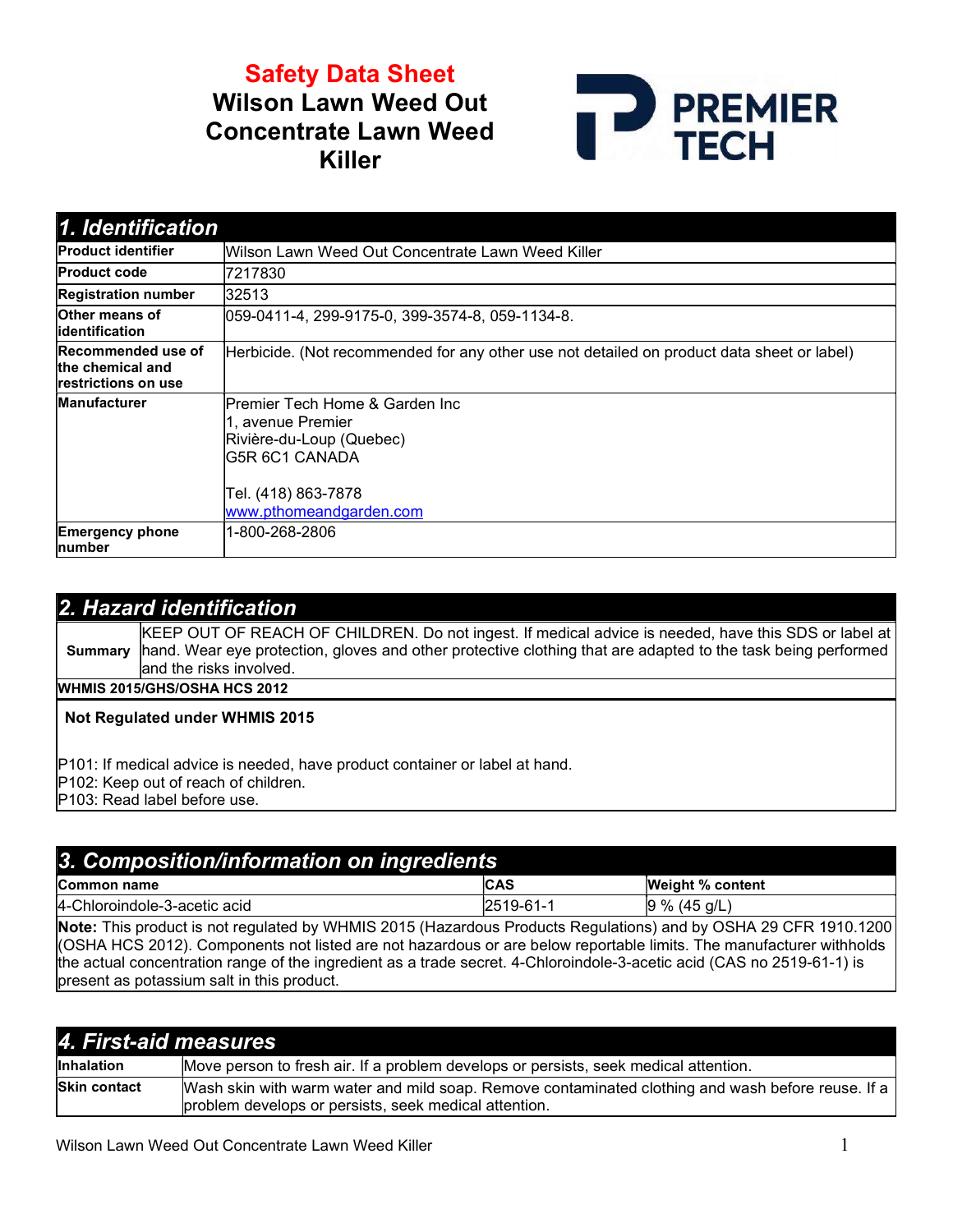| Eye contact               | Flush with water for at least 15 minutes. Remove contact lenses if easy to do. Hold eyelids apart to<br>rinse properly. If a problem develops or persists, seek medical attention.                                                                                                                                            |
|---------------------------|-------------------------------------------------------------------------------------------------------------------------------------------------------------------------------------------------------------------------------------------------------------------------------------------------------------------------------|
| Ingestion                 | DO NOT induce vomiting, unless recommended by medical personnel. If victim is conscious wash out<br>mouth with water and give 1-2 glasses of water to drink. Never give anything by mouth if victim is<br>unconscious or convulsing. If a problem develops or persists, seek medical attention or contact a<br>Poison Centre. |
| <b>Other</b>              | No additional information.                                                                                                                                                                                                                                                                                                    |
| Symptoms                  | Direct contact with eyes may cause temporary irritation.                                                                                                                                                                                                                                                                      |
| Notes to the<br>physician | Apply a symptomatic and supportive treatment.                                                                                                                                                                                                                                                                                 |

| <b>5. Fire-fighting measures</b>                |                                                                                |  |
|-------------------------------------------------|--------------------------------------------------------------------------------|--|
| Suitable extinguishing<br>Imedia                | Use an extinguishing agent appropriate for the surrounding fire.               |  |
| from the chemical                               | Specific hazards arising No additional information.                            |  |
| <b>Special protective</b><br>equipment          | Firefighters must wear self contained breathing apparatus with full face mask. |  |
| Special protective<br>actions for fire-fighters | No additional information.                                                     |  |

| 6. Accidental release measures                                               |                                                                                                                                                                                                                |  |
|------------------------------------------------------------------------------|----------------------------------------------------------------------------------------------------------------------------------------------------------------------------------------------------------------|--|
| Personal precautions,<br>protective equipment<br>and emergency<br>procedures | Make sure to wear personal protective equipment mentioned in this Safety Data Sheet.                                                                                                                           |  |
| <b>Environmental</b><br>precautions                                          | Prevent product from entering drains and release to the environment.                                                                                                                                           |  |
| <b>Methods and materials</b><br>for containment and<br>cleaning up           | Ventilate the area well. Absorb with inert material (soil, sand, vermiculite) and place in an<br>appropriate waste disposal clearly identified. Finish cleaning by rinsing with water contaminated<br>surface. |  |

| 7. Handling and storage                                                   |                                                                                                                                                                                                                                                                                                                                                                                                       |  |
|---------------------------------------------------------------------------|-------------------------------------------------------------------------------------------------------------------------------------------------------------------------------------------------------------------------------------------------------------------------------------------------------------------------------------------------------------------------------------------------------|--|
| <b>Precautions for safe</b><br>handling                                   | Use in well ventilated area. Avoid contact with skin, eyes and clothing. Do not breathe vapors<br>and aerosols. Wear eye protection, gloves and other protective clothing that are adapted to the<br>task being performed and the risks involved. Keep containers tightly closed when not in use. Do<br>not eat, do not drink and do not smoke during use. After use, wash hands with soap and water. |  |
| <b>Conditions for safe</b><br>storage, including any<br>incompatibilities | Store tightly closed and in properly labelled containers in a cool, dry and well ventilated place.<br>Keep away from food and drink. Keep away from direct sunlight and heat. Keep away from<br>freezing.                                                                                                                                                                                             |  |
| Storage temperature                                                       | 4 to 50 $^{\circ}$ C (39.2 to 122 $^{\circ}$ F)                                                                                                                                                                                                                                                                                                                                                       |  |

| 8. Exposure controls/personal protection |                                                                                                                                                                                         |  |  |
|------------------------------------------|-----------------------------------------------------------------------------------------------------------------------------------------------------------------------------------------|--|--|
| to Life or Health                        | Immediately Dangerous  No IDLH value is reported.                                                                                                                                       |  |  |
| <b>controls</b>                          | Appropriate engineering Provide sufficient mechanical (general and/or local exhaust) to keep the airborn concentrations of<br>dust below their respective occupational exposure limits. |  |  |
| Individual protection measures           |                                                                                                                                                                                         |  |  |
| Eye                                      | In the workplace, wear safety glasses with side shields. If there is a risk of contact with eyes,<br>wear chemical splash goggles.                                                      |  |  |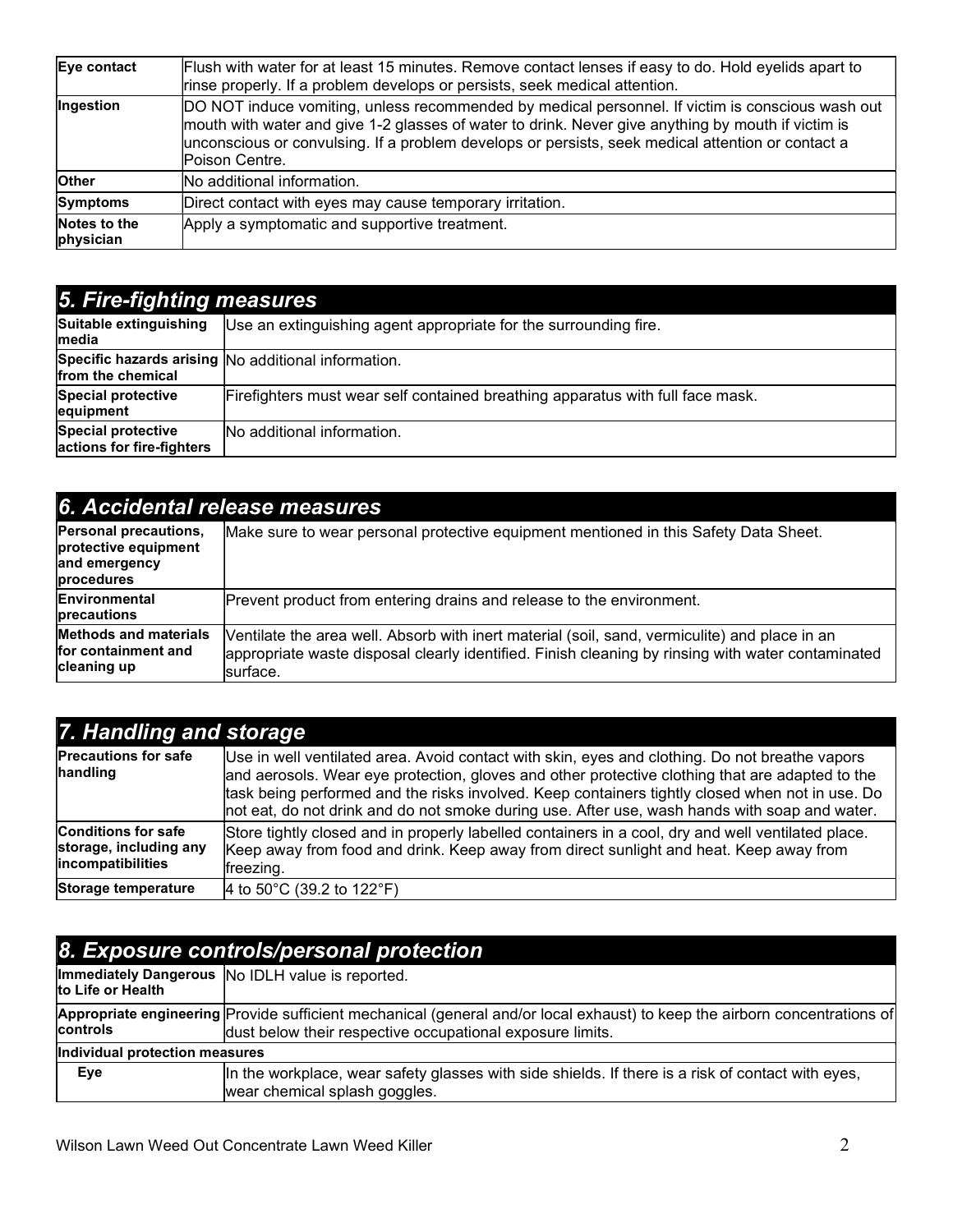| <b>Hands</b>       | In case of prolonged contact wear neoprene or nitrile gloves. Disposable nitrile gloves can also<br>be used, but discard after single use.                                                                                                                                                                                                                                                                                        |  |
|--------------------|-----------------------------------------------------------------------------------------------------------------------------------------------------------------------------------------------------------------------------------------------------------------------------------------------------------------------------------------------------------------------------------------------------------------------------------|--|
| <b>Skin</b>        | Personal protective equipment for the body should be selected based on the task being<br>performed and the risks involved. Wear normal work clothing covering arms and legs as required<br>by employer code.                                                                                                                                                                                                                      |  |
| <b>Respiratory</b> | Respiratory protection is not required for normal use. Where the conditions in the workplace<br>require a respirator, it is necessary to follow a respiratory protection program. Moreover,<br>respiratory protection equipment (RPE) must be selected, fitted, maintained and inspected in<br>accordance with regulations and standard 29 CFR 1910.134 (OSHA), ANSI Z88.2 or CSA Z<br>94.11 (Canada) and approved by NIOSH/MSHA. |  |
| Feet               | Not required in normal use.                                                                                                                                                                                                                                                                                                                                                                                                       |  |
|                    |                                                                                                                                                                                                                                                                                                                                                                                                                                   |  |
|                    | Safety glasses                                                                                                                                                                                                                                                                                                                                                                                                                    |  |

|                             | 9. Physical and chemical properties           |                                                 |                      |
|-----------------------------|-----------------------------------------------|-------------------------------------------------|----------------------|
| <b>Physical state</b>       | Liquid                                        | <b>Flammability</b>                             | Non-flammable        |
| <b>Colour</b>               | Clear amber                                   | <b>Flammability limits</b>                      | lN/Av.               |
| <b>Odour</b>                | N.Av.                                         | <b>Flash point</b>                              | N/Av.                |
| Odour threshold             | N/Av.                                         | Auto-ignition<br>temperature                    | IN/Av.               |
| þН                          | 7.0 to 8.5                                    | <b>Sensibility to</b><br>electrostatic charges  | IN.Av.               |
| <b>Melting point</b>        | $0^{\circ}$ C (32 $^{\circ}$ F)               | <b>Sensibility to sparks</b><br>and/or friction | No                   |
| <b>Freezing point</b>       | $0^{\circ}$ C (32 $^{\circ}$ F)               | Vapour density                                  | $N/Av.$ (Air = 1)    |
| <b>Boiling point</b>        | N/Av.                                         | <b>Relative density</b>                         | $N/Av.$ (Water = 1)  |
| <b>Solubility</b>           | Soluble in water.                             | <b>Partition coefficient</b><br>n-octanol/water | IN/Av.               |
| <b>Evaporation rate</b>     | N/Av.                                         | <b>Decomposition</b><br>temperature             | N/Av.                |
| Vapour pressure             | N/Av.                                         | Viscosity                                       | 0.99 cSt             |
| <b>Percent Wt. Volatile</b> | N/Av.                                         | <b>Molecular mass</b>                           | N/Av.                |
| VOC (g/L)                   | N/Av.<br>% Volume Volatile (VOC) N/Av.        |                                                 |                      |
| VOC (Ib/gal)                | N/Av.                                         | % Wt. Volatile (VOC)                            | N/Av.                |
|                             | N/Av.: Not Available<br>N/Ap.: Not Applicable | Und.: Undetermined                              | N/E: Not Established |

| 10. Stability and reactivity                                   |                                              |  |
|----------------------------------------------------------------|----------------------------------------------|--|
| Reactivity                                                     | No reactivity expected.                      |  |
| <b>Chemical stability</b>                                      | Stable under recommended storage conditions. |  |
| Possibility of hazardous reactions (including polymerizations) | A dangerous reaction will not occur.         |  |
| <b>Conditions to avoid</b>                                     | Protect from freezing.                       |  |
| Incompatible materials                                         | None reported.                               |  |
| Hazardous decomposition products                               | No decomposition product.                    |  |

Wilson Lawn Weed Out Concentrate Lawn Weed Killer 3 3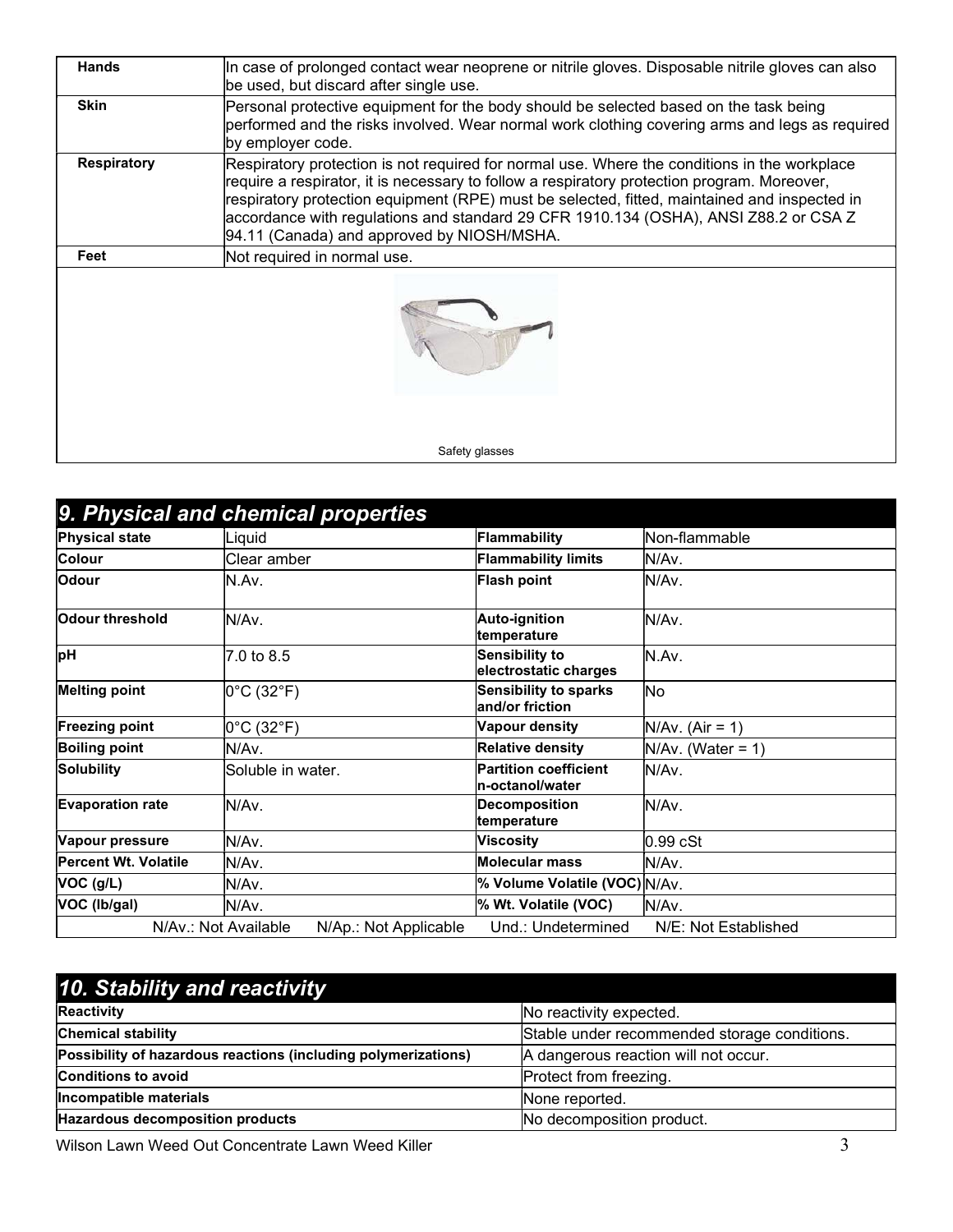| 11. Toxicological information                |                                                                 |                                                                                                                                                   |  |
|----------------------------------------------|-----------------------------------------------------------------|---------------------------------------------------------------------------------------------------------------------------------------------------|--|
| Numerical                                    |                                                                 | 4-Chloroindole-3-acetic acid Ingestion >5000 mg/kg Rat LD50                                                                                       |  |
| <b>Imeasures of</b><br>toxicity              |                                                                 | >10000 mg/kg Rat LD50<br><b>Skin</b>                                                                                                              |  |
| Likely routes of<br>exposure                 | Skin, eyes, inhalation.                                         |                                                                                                                                                   |  |
| Delayed,<br>limmediate and                   | Eye contact                                                     | Direct contact with eyes may cause temporary irritation.                                                                                          |  |
| <b>chronic effects</b>                       | <b>Skin contact</b>                                             | Prolonged and repeated contact may cause redness and slight irritation of the<br>skin.                                                            |  |
|                                              | <b>Inhalation</b>                                               | Exposure to high concentrations of vapour may cause respiratory tract irritation.                                                                 |  |
|                                              | Ingestion                                                       | Low degree of acute toxicity.                                                                                                                     |  |
|                                              | <b>Respiratory or skin</b><br>sensitization                     | Ingredients present at levels greater than or equal to 0.1% of this product are not<br>skin or respiratory sensitizers.                           |  |
|                                              | <b>IARC/NTP</b><br><b>Classification</b>                        | No ingredients listed.                                                                                                                            |  |
|                                              | Carcinogenicity                                                 | Ingredients present at levels greater than or equal to 0.1% of this product are not<br>listed as a carcinogen by IARC, ACGIH, NIOSH, NTP or OSHA. |  |
|                                              | <b>Mutagenicity</b>                                             | Ingredients in this product present at levels greater than or equal to 0.1% are not<br>known to cause mutagenic effects.                          |  |
|                                              | Reproductive<br>toxicity                                        | Ingredients in this product present at levels greater than or equal to 0.1% are not<br>known to cause reproduction effects.                       |  |
|                                              | <b>Specific target</b><br>organ toxicity -<br>single exposure   | No target organ is listed.                                                                                                                        |  |
|                                              | <b>Specific target</b><br>organ toxicity -<br>repeated exposure | No target organ is listed.                                                                                                                        |  |
|                                              | Interactive effects No information available.                   |                                                                                                                                                   |  |
| Other information No additional information. |                                                                 |                                                                                                                                                   |  |

|                                        | 12. Ecological information                                                               |
|----------------------------------------|------------------------------------------------------------------------------------------|
| Ecological<br>toxicity                 | Mixture LC50 N.A.                                                                        |
| Persistence                            | No information available.                                                                |
| Degradability                          | No information available.                                                                |
| potential                              | Bioaccumulative No information available.                                                |
| <b>Mobility in soil</b>                | This product is soluble in water and it is expected to have high mobility in soil.       |
| <b>Other adverse</b><br><b>effects</b> | Toxic to terrestrial and aquatic plants. This chemical does not deplete the ozone layer. |

# 13. Disposal considerations

Container

Important! Prevent waste generation. Use in full. DO NOT throw residual to sewer. Observe all federal, state/provincial and municipal regulations. If necessary consult the Department of Environment or the relevant authorities.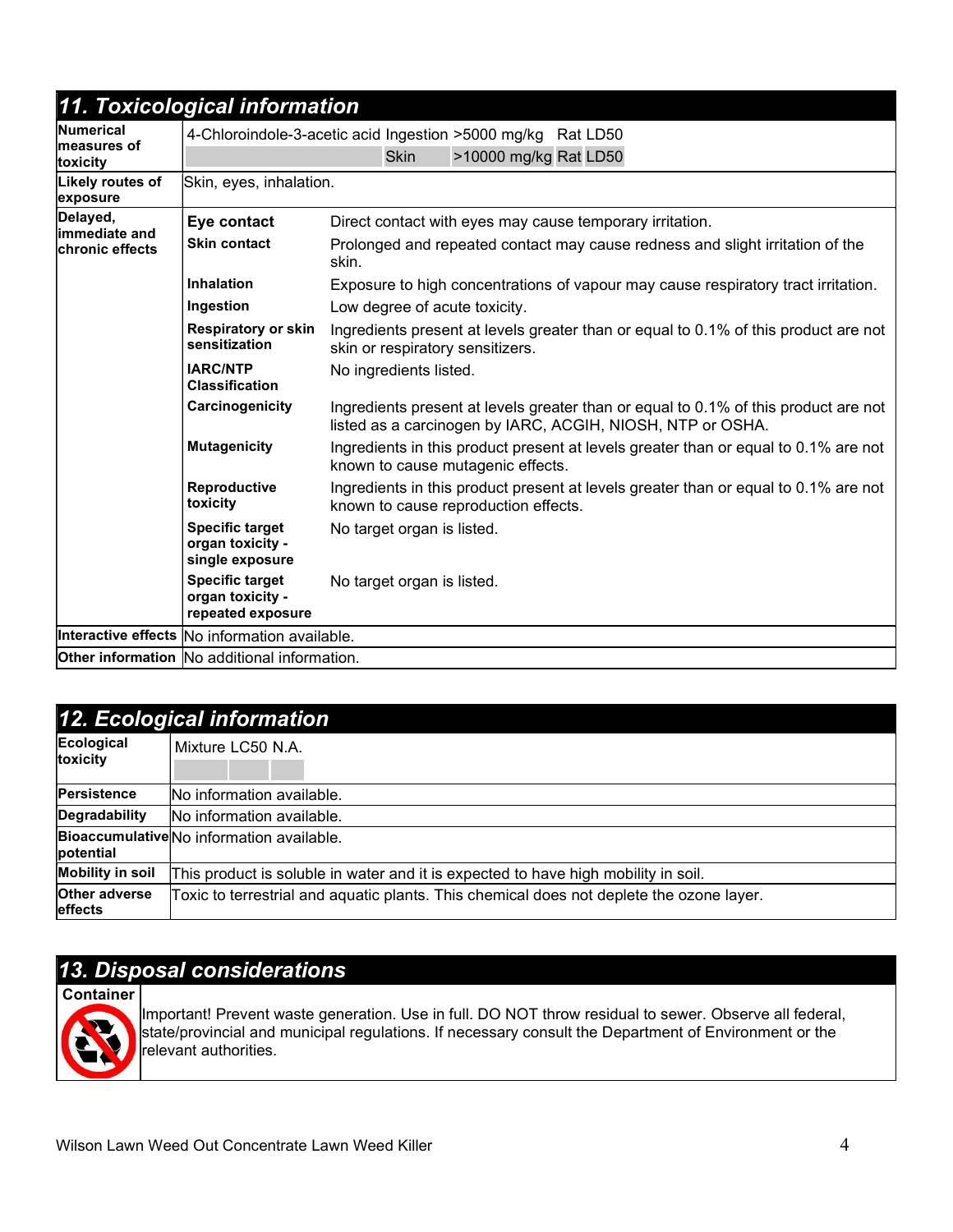| 14. Transport information                          |                                                                                                                                                                                                                                                                                                                                        |  |  |  |  |  |
|----------------------------------------------------|----------------------------------------------------------------------------------------------------------------------------------------------------------------------------------------------------------------------------------------------------------------------------------------------------------------------------------------|--|--|--|--|--|
| <b>UN Number</b>                                   | UN N/A                                                                                                                                                                                                                                                                                                                                 |  |  |  |  |  |
| <b>UN Proper Shipping</b><br>Name                  | Not regulated by TDG (Canada) and 49 CFR DOT (USA).                                                                                                                                                                                                                                                                                    |  |  |  |  |  |
| <b>Environmental hazards</b>                       | This material does not contain marine pollutant.                                                                                                                                                                                                                                                                                       |  |  |  |  |  |
| <b>Special precautions for</b><br>user             | No information available.                                                                                                                                                                                                                                                                                                              |  |  |  |  |  |
|                                                    | TDG - Transportation of Dangerous Goods (Canada & US DOT)                                                                                                                                                                                                                                                                              |  |  |  |  |  |
| <b>Transport hazard</b><br>class(es)               | Not regulated                                                                                                                                                                                                                                                                                                                          |  |  |  |  |  |
| <b>Packing group</b>                               | Not regulated                                                                                                                                                                                                                                                                                                                          |  |  |  |  |  |
| 2020 Emergency<br><b>Response Guidebook</b>        | N/A                                                                                                                                                                                                                                                                                                                                    |  |  |  |  |  |
| <b>IMO/IMDG - International Maritime Transport</b> |                                                                                                                                                                                                                                                                                                                                        |  |  |  |  |  |
| <b>Classification</b>                              | Not regulated                                                                                                                                                                                                                                                                                                                          |  |  |  |  |  |
| IATA - International Air Transport Association     |                                                                                                                                                                                                                                                                                                                                        |  |  |  |  |  |
| <b>Classification</b>                              | Not regulated                                                                                                                                                                                                                                                                                                                          |  |  |  |  |  |
|                                                    | These transportation classifications are provided as a customer service. As the shipper YOU remain responsible for complying with all applicable laws and<br>regulations, including proper transportation classification and packaging. In addition, if a domestic exemption exists, it is the responsibility of the shipper to define |  |  |  |  |  |

the application of it.

## 15. Regulatory information

#### PEST CONTROL PRODUCT

There are Canada-specific environmental requirements for handling, use and disposal of this pest control product that are indicated on the product label.

#### RHazardous Products Regulations Information:

This product has been classified in accordance with the amended Hazardous Products Act (HPA) and the Hazard Criteria of the Hazardous Products Regulations (HPR), and the SDS contains all the information required by the HPR.

#### Hazardous Products Act Information:

Pest control products, as defined in subsection 2(1) of the Pest Control Products Act (PCPA), are excluded from the application of the Hazardous Products Act (that is, pest control products are exempt from the supplier labelling and SDS requirements of the Hazardous Products Act and Regulations). This product has been voluntarily classified according to the WHMIS 2015 standard.

#### Pest Control Products Act Registration Number: 32515, 32512

Read the label, authorized under the Pest Control Products Act, prior to using or handling the pest control product.

This chemical is a pest control product registered by Health Canada Pest Management Regulatory Agency and is subject to certain labelling requirements under the Pest Control Products Act (PCPA). These requirements differ from the classification criteria and hazard information required for GHS-consistent safety data sheets. Following is the hazard information required on the pest control products label:

#### PCPA Label Hazard Communications:

KEEP OUT OF REACH OF CHILDREN. READ THE LABEL BEFORE USING.

#### Difference between SDS and pesticide label

PCPA Label WHMIS 2015/SGH SDS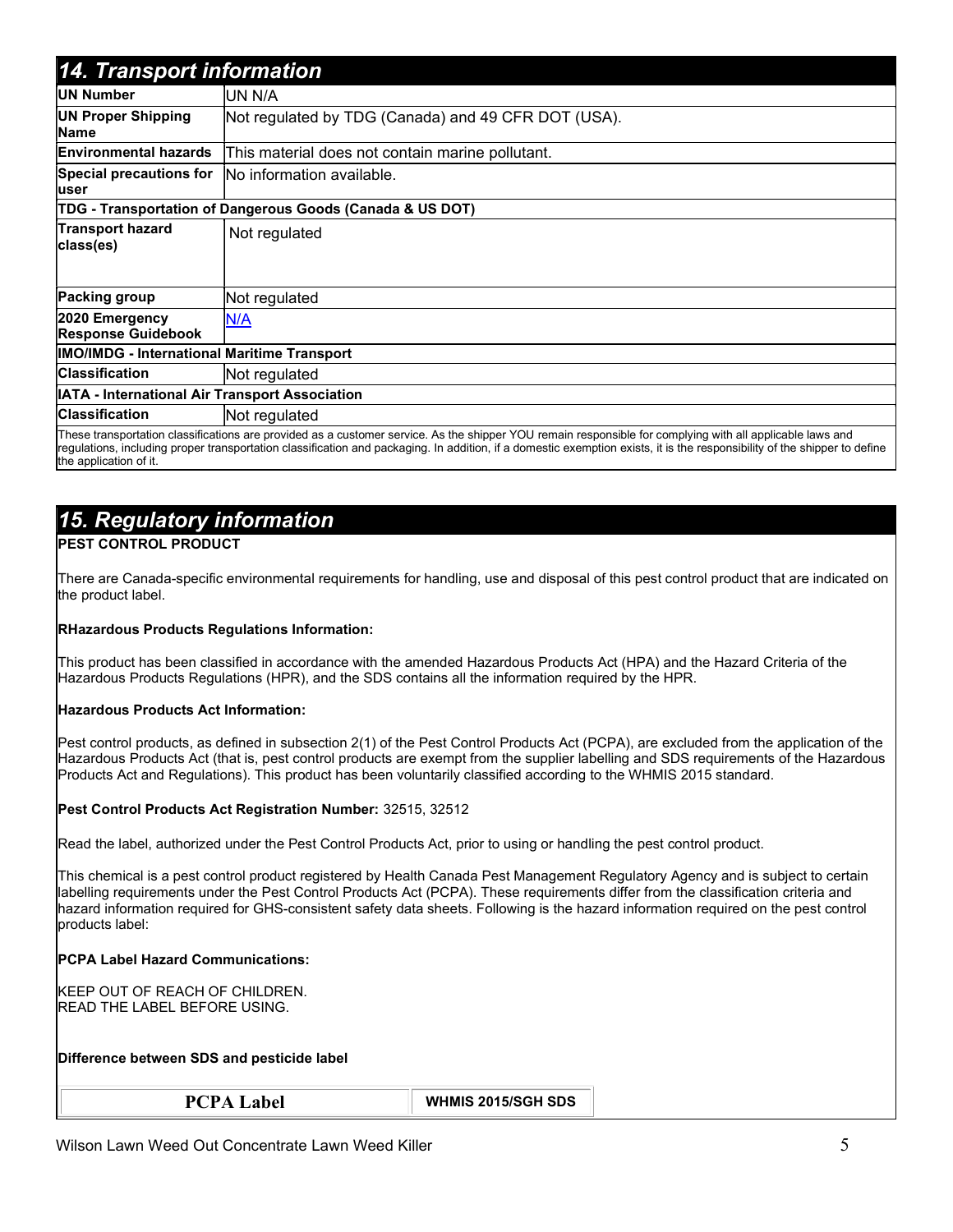| Symbol(s)                                      |                                                                                                                                                                                                   | Pictogram(s) | <b>Not</b><br><b>Regulated</b><br>under<br><b>WHMIS</b><br>2015 |            |             |             |
|------------------------------------------------|---------------------------------------------------------------------------------------------------------------------------------------------------------------------------------------------------|--------------|-----------------------------------------------------------------|------------|-------------|-------------|
| <b>Caution word</b>                            | Not Applicable.                                                                                                                                                                                   |              | <b>Signal Word</b>                                              |            |             |             |
| <b>Hazard Statement</b>                        | Not applicable.                                                                                                                                                                                   |              |                                                                 |            |             |             |
| <b>CANADA</b>                                  |                                                                                                                                                                                                   |              |                                                                 |            |             |             |
| Common name                                    |                                                                                                                                                                                                   | CAS          | <b>CEPA</b>                                                     | <b>DSL</b> | <b>NDSL</b> | <b>NPRI</b> |
| 4-Chloroindole-3-acetic acid                   |                                                                                                                                                                                                   | 2519-61-1    |                                                                 |            |             |             |
| <b>DSL: Domestic Substances List Inventory</b> | · CEPA: List of Toxic Substances Managed Under Canadian Environmental Protection Act<br>- NDSL: Non-Domestic Substances List Inventory<br>- NPRI: National Pollutant Release Inventory Substances |              |                                                                 |            |             |             |

#### UNITED STATE OF AMERICA

| ∐Common name                      | CAS                 | <b>TSCA</b> | <b>CER</b><br>∣CLA | <b>EPCRA</b><br>313 | <b>EPCRA</b><br>302/304 | <b>CAA</b><br>112(b)<br><b>HON</b> | <b>CAA</b><br>112(b)<br><b>HAP</b> | <b>CAA</b><br>112(r) | ICWA<br>311 | <b>CWA</b><br>Prio. |
|-----------------------------------|---------------------|-------------|--------------------|---------------------|-------------------------|------------------------------------|------------------------------------|----------------------|-------------|---------------------|
| 4-Chloroindole-3-<br>∥acetic acid | $2519 -$<br>$ 61-1$ |             |                    |                     |                         |                                    |                                    |                      |             |                     |

- TSCA: Toxic Substance Control Act

- CERCLA: Comprehensive Environmental Response, Compensation, and Liability Act list of hazardous substances EPCRA 313: Emergency Planning and Community Right-to-Know Act, Section 313 Toxic Chemicals

EPCRA 302/304: Emergency Planning and Community Right-to-Know Act, Section 302/304 Extremely Hazardous Substances

CAA 112(b) HON: Clean Air Act - Hazardous Organic National Emission Standard for Hazardous Air Pollutant

- CAA 112(b) HAP: Clean Air Act - Hazardous Air Pollutants lists pollutants

CAA 112(r): Clean Air Act - Regulated Chemicals for Accidental Release Prevention

- CWA 311: Clean Water Act - List of Hazardous Substances

- CWA Priority: Clean Water Act - Priority Pollutant list

#### California Proposition 65

#### No ingredients listed.

Other regulations

HMIS NFPA